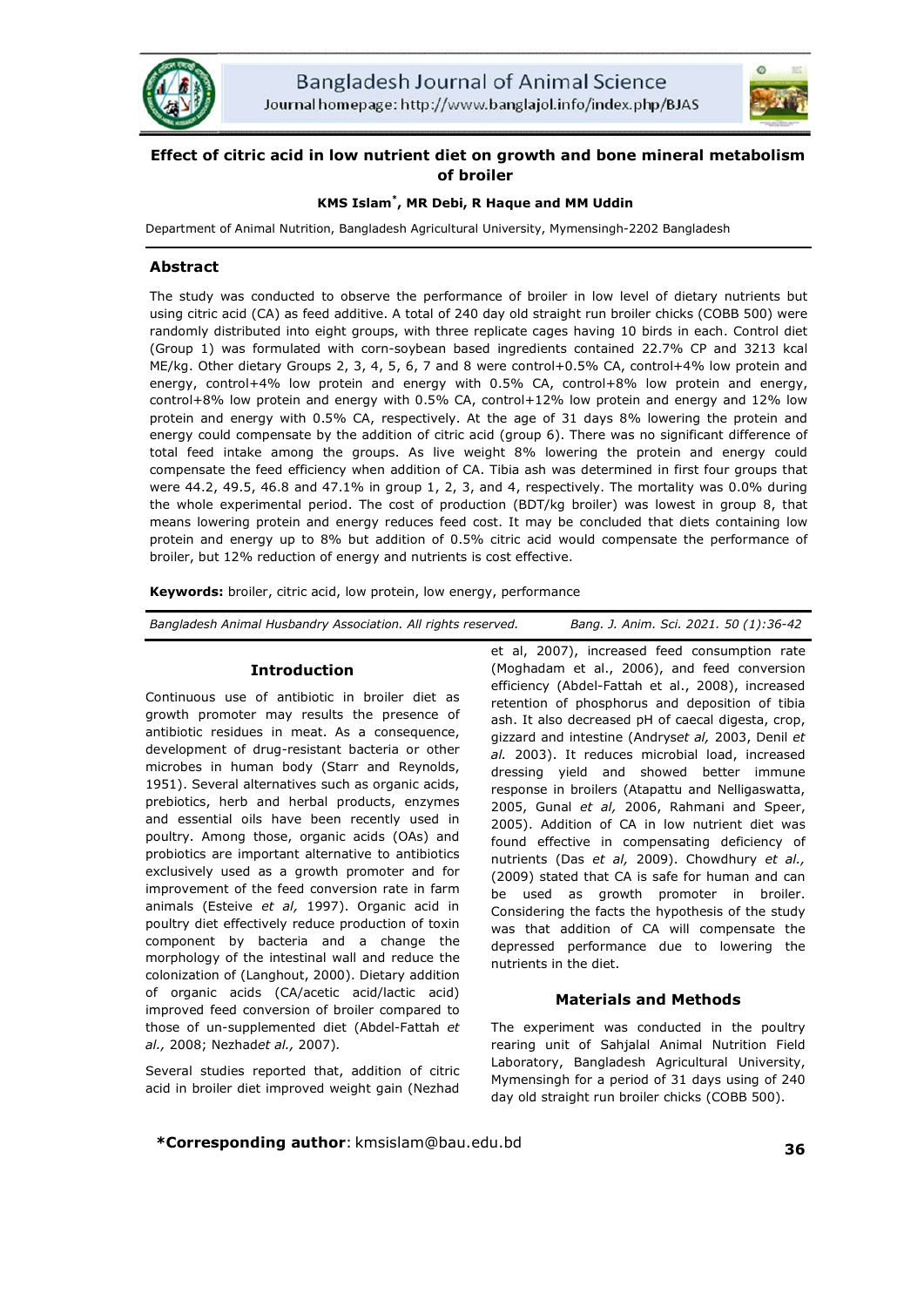| <b>Ingredients</b> | 1       | $\overline{2}$             | 3               | 4                                 | 5               | 6                                 | $\overline{\mathbf{z}}$ | 8                                       |
|--------------------|---------|----------------------------|-----------------|-----------------------------------|-----------------|-----------------------------------|-------------------------|-----------------------------------------|
|                    | Control | Control<br>÷<br>0.5%<br>CA | 4% LP<br>and LE | 4% LP<br>and LE<br>$+0.5$<br>% CA | 8% LP<br>and LE | 8% LP<br>and LE<br>$+0.5$<br>% CA | 12%<br>LP and<br>LE     | 12% LP and<br>$LE + 0.5 %$<br><b>CA</b> |
| Maize              | 44.00   | 44.00                      | 45.00           | 45.00                             | 46.00           | 46.00                             | 47.00                   | 47.00                                   |
| Wheat              | 5.40    | 5.40                       | 7.30            | 7.30                              | 9.70            | 9.70                              | 10.30                   | 10.30                                   |
| Rice polish        | 2.75    | 2.75                       | 3.75            | 3.75                              | 5.75            | 5.75                              | 7.75                    | 7.75                                    |
| Meat & bone        | 8.50    | 8.50                       | 6.00            | 6.00                              | 4.00            | 4.00                              | 1.00                    | 1.00                                    |
| Soybean meal       | 27.75   | 27.75                      | 28.25           | 28.25                             | 27.25           | 27.25                             | 28.55                   | 28.55                                   |
| Soybean oil        | 7.00    | 7.00                       | 5.00            | 5.00                              | 2.50            | 2.50                              | 0.50                    | 0.50                                    |
| Oyster shell       | 2.00    | 2.00                       | 2.00            | 2.00                              | 2.00            | 2.00                              | 2.00                    | 2.00                                    |
| Lysine             | 0.20    | 0.20                       | 0.30            | 0.30                              | 0.40            | 0.40                              | 0.50                    | 0.50                                    |
| <b>DCP</b>         | 1.00    | 1.00                       | 1.00            | 1.00                              | 1.00            | 1.00                              | 1.00                    | 1.00                                    |
| Metheonine         | 0.40    | 0.40                       | 0.40            | 0.40                              | 0.40            | 0.40                              | 0.40                    | 0.40                                    |
| Vit-min premix     | 0.25    | 0.25                       | 0.25            | 0.25                              | 0.25            | 0.25                              | 0.25                    | 0.25                                    |
| Salt               | 0.25    | 0.25                       | 0.25            | 0.25                              | 0.25            | 0.25                              | 0.25                    | 0.25                                    |
| Starch             | 0.50    | 0.00                       | 0.50            | 0.00                              | 0.50            | 0.00                              | 0.50                    | 0.00                                    |
| Citric Acid        | 0.00    | 0.50                       | 0.00            | 0.50                              | 0.00            | 0.50                              | 0.00                    | 0.50                                    |
| Total              | 100.00  | 100.00                     | 100.00          | 100.00                            | 100.00          | 100.00                            | 100.00                  | 100.00                                  |

**Table 1:** Formulation of diet (kg/100kg) in different dietary treatments

*Vitamin mineral premix: Vitamin A, 4,800,000 I.U/kg; Vitamin D3, 1,000,000 I.U/kg; Vitamin-E 8,000 mg/kg, Vitamin-K3 1600 mg/kg, Vitamin-B1 600 mg/kg, Vitamin-B2 2000 mg/kg, Vitmin-B3 1600 mg/kg, Vitamin-B6 1600 mg/kg, Vitamin B12 4 mg/kg, Vitamin-PP 12,000 mg/kg, Biotin 20 mg/kg, Iron 9600 mg/kg, Copper 2400 mg/kg, Manganese 19,200 mg/kg, Cobalt 120 mg/kg, Zinc 16,000 mg/kg, Iodine 240 mg/kg, Selenium 80 mg/kg, Antioxidant 4000 mg/kg, Lysine 1.2%, Methionin 2%. Source: NOVAVIT-L (NOVA Nutrition, Belgium. CA, Citric acid ; LP, Low protein ; LE, Low energy.*

## **Experimental design**

Birds were randomly divided into 8 treatment groups having 3 replicate in each (10 birds each replicate). The eight dietary groups were 1- Control (CP-22.74%; ME-3213kcal/kg), 2- Control+0.5%CA, 3-4%LP and LE(CP-22%;ME-3097kcal/kg), 4-4% LP and LE+0.5%CA, 5-8% LP and LE(CP-21.04%;ME-2962kcal/kg), 6-8% LP and LE + 0.5%CA, 7-12% LP and LE(CP-20.32%; ME-2843kcal/kg), 8-12% LP and LE+0.5 %CA. Formulation of different diets and their chemical composition are given in the Table 1 and 2, respectively.

#### **Management practices**

Fresh dried rice husk was spread on the floor under the cages at a depth of 4cm and managed properly. After arrival of chicks in the experimental house, they were supplied 5.0% glucose solution to minimize transportation stress. For the control of temperature and light, a 100 watt electric bulb was used for each cage. Electric light was provided in the trial house for 24 hours. Feeds and water were supplied to all broilers on *ad libitum*. Birds from three replicate cages from each treatment were separately vaccinated against ND at 4<sup>th</sup> day of age, Gumboro disease vaccine at 11th day of age and no vaccine at all respectively. Booster dose of vaccine for ND was again administered at 20<sup>th</sup> day of age in the first replication of each treatment.

Broilers were weighted in a group at the beginning of the trial and then every week at the age of day 11, 17, 24 and 31. Feed offered were recorded when supplied in cages and refusal at the end of each week also recorded. Due to the fact that there is no death of bird occur during the experiment period so there is no data was recorded for dead bird. Tibia ash (%) was determined by following method described in AOAC (1990)

The major inputs were cost for day old chick, feed, citric acid and other management. Live broiler which was sold per kg live weight was the output. The profit was then calculated by subtracting return (price\*total live weight of broiler) from total cost.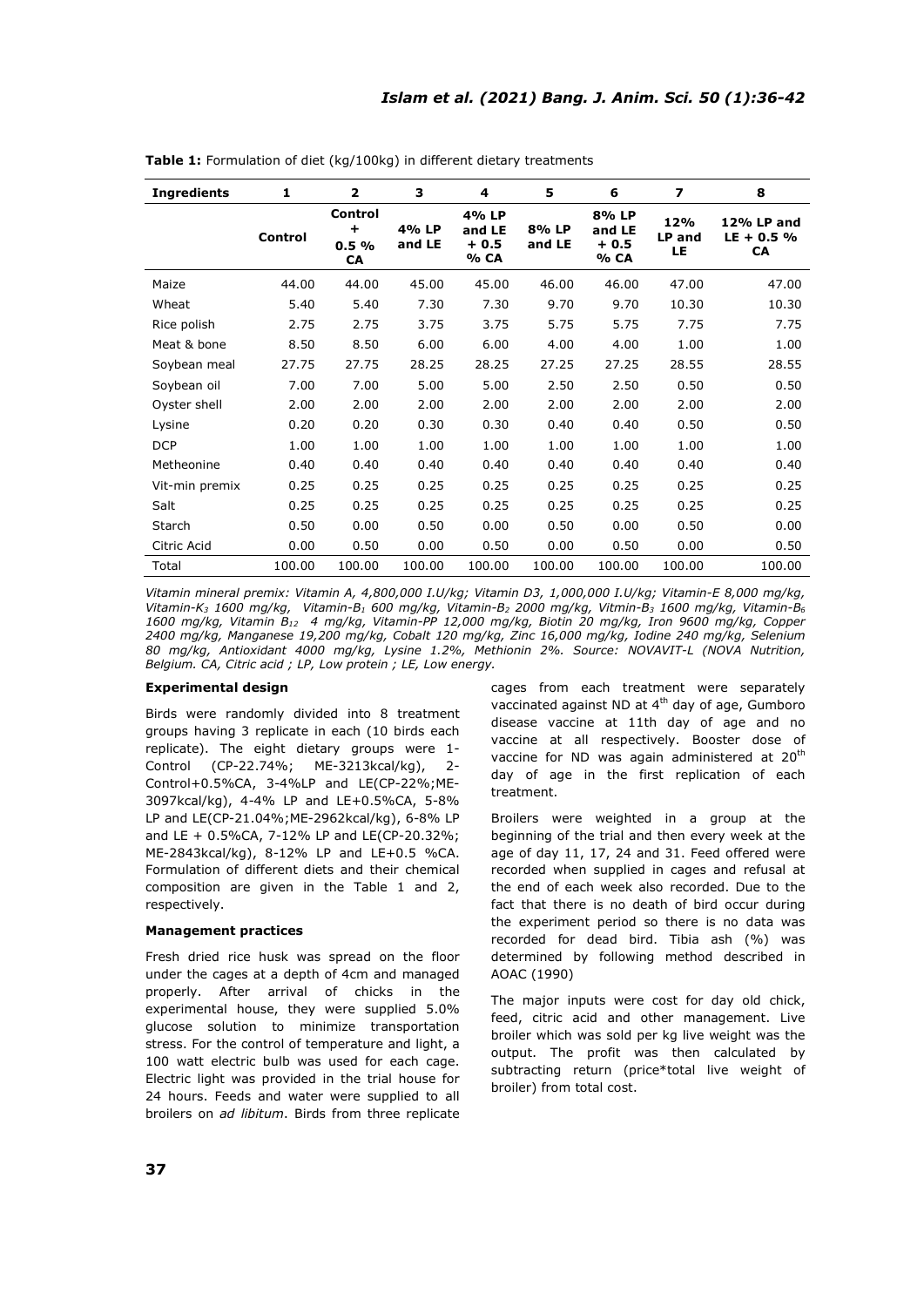| <b>Ingredients</b>                | 1           | $\overline{2}$                       | 3               | 4                                 | 5               | 6                                 | 7                    | 8                                 |
|-----------------------------------|-------------|--------------------------------------|-----------------|-----------------------------------|-----------------|-----------------------------------|----------------------|-----------------------------------|
|                                   | Cont<br>rol | Control<br>÷<br>$0.5\%$<br><b>CA</b> | 4% LP<br>and LE | 4% LP<br>and LE<br>$+0.5$<br>% CA | 8% LP<br>and LE | 8% LP<br>and LE<br>$+0.5$<br>% CA | 12%<br>LP and<br>LE. | 12% LP<br>and LE $+$<br>$0.5%$ CA |
| Dry Matter (%)                    | 89.4        | 89.4                                 | 88.9            | 88.9                              | 88.5            | 88.5                              | 88.0                 | 88.0                              |
| Crude Fiber (%)                   | 3.67        | 3.67                                 | 3.66            | 3.66                              | 3.79            | 3.79                              | 3.89                 | 3.89                              |
| Crude Protein (%)                 | 22.74       | 22.74                                | 22              | 22                                | 21.04           | 21.04                             | 20.32                | 20.32                             |
| Calcium (%)                       | 1.46        | 1.46                                 | 1.36            | 1.36                              | 1.28            | 1.28                              | 1.15                 | 1.15                              |
| Phosphorus (%)                    | 0.71        | 0.71                                 | 0.68            | 0.68                              | 0.67            | 0.67                              | 0.64                 | 0.64                              |
| Lysine $(\% )$                    | 1.40        | 1.40                                 | 1.45            | 1.45                              | 1.47            | 1.47                              | 1.53                 | 1.53                              |
| Metheonine (%)                    | 0.73        | 0.73                                 | 0.72            | 0.72                              | 0.71            | 0.71                              | 0.70                 | 0.70                              |
| Metabolizable<br>Energy (kcal/kg) | 3213        | 3213                                 | 3097            | 3097                              | 2962            | 2962                              | 2843                 | 2843                              |

**Table 2:** Chemical composition of different diets (g/100g) in different dietary treatments

*CA, Citric acid; LP, Low protein; LE, Low energy.*

### **Statistical analysis**

All data were analyzed by using statistical SPSS.11 program for one way analysis of variance (ANOVA) and Duncans Multiple Range Test (Duncan, 1955) was done to know the differences among the treatment means at 5.0% level of significance (Steel and Torrie, 1980).

## **Results**

#### **Growth performance**

During  $1^{st}$ ,  $2^{nd}$  and  $3^{rd}$  weeks of ages the live weight of birds are significantly different among dietary groups (P<0.05) shown in Table 3. At the end of the trial, except group 5 all the groups showed similar live weight (P<0.05). At the end of the trial, the live weight gain of broiler was 1036, 1047, 955, 997, 925, 992, 959 & 980g in group 1, 2, 3, 4, 5, 6, 7 & 8 respectively follows similar trend like final weight.

**Table 3:** Live weight (g) and live weight gain of broilers in different dietary groups at different ages

| <b>Groups</b>                    | 1                | $\overline{\mathbf{2}}$          | з                | 4                                 | 5                | 6                                        | 7                    | 8                                        |  |
|----------------------------------|------------------|----------------------------------|------------------|-----------------------------------|------------------|------------------------------------------|----------------------|------------------------------------------|--|
|                                  | Control          | Control<br>$\ddot{}$<br>0.5 % CA | 4% LP<br>and LE  | 4% LP<br>and LE<br>$+0.5$<br>% CA | 8% LP<br>and LE  | 8% LP<br>and LE $+$<br>0.5%<br><b>CA</b> | 12%<br>LP and<br>LE. | 12% LP<br>and LE<br>$+0.5%$<br><b>CA</b> |  |
| Live weight (g) in different age |                  |                                  |                  |                                   |                  |                                          |                      |                                          |  |
| Initial weight                   | 250 <sup>a</sup> | 250 <sup>a</sup>                 | 250 <sup>a</sup> | 250 <sup>a</sup>                  | 250 <sup>a</sup> | 249 <sup>a</sup>                         | 251 <sup>a</sup>     | 253 <sup>a</sup>                         |  |
|                                  | ± 2.53           | ±3.06                            | ±1.91            | ±3.62                             | ±3.75            | ±3.20                                    | ±2.50                | $\pm.87$                                 |  |
| 17 Days                          | 527 <sup>d</sup> | 527 <sup>d</sup>                 | $502^{ab}$       | 531 <sup>d</sup>                  | 496 <sup>a</sup> | 520 <sup>cd</sup>                        | $501^{ab}$           | $511^{bc}$                               |  |
|                                  | ±3               | ±3                               | ±6               | ±8                                | ±5               | ±9                                       | ±6                   | ±8                                       |  |
| 24 days                          | 894 <sup>b</sup> | 897 <sup>b</sup>                 | 842 <sup>a</sup> | $874^{ab}$                        | 839 <sup>a</sup> | $859^{ab}$                               | 838 <sup>a</sup>     | 857 <sup>ab</sup>                        |  |
|                                  | ±21              | ±22                              | ±14              | ±10                               | ±33              | ±12                                      | ±30                  | ±16                                      |  |
| 31 Days                          | $1285^{b}$       | 1297 <sup>b</sup>                | $1205^{ab}$      | $1246^{ab}$                       | $1176^a$         | $1241^{ab}$                              | $1210^{ab}$          | $1232^{ab}$                              |  |
|                                  | ±60              | ±40                              | ±54              | ±36                               | ±45              | ±43                                      | ±72                  | ±69                                      |  |
| Cumulative weight gain           |                  |                                  |                  |                                   |                  |                                          |                      |                                          |  |
| 11 to $31$ days                  | $1036^{b}$       | $1047^b$                         | $955^{ab}$       | 997 <sup>ab</sup>                 | 925 <sup>a</sup> | $992^{ab}$                               | $959^{ab}$           | $980^{ab}$                               |  |
|                                  | ±62              | ±42                              | ±54              | ±38                               | ±47              | ±41                                      | ±70                  | ±68                                      |  |

*CA, Citric acid; LP, Low protein; LE, Low energy. Value indicate mean ± SD; abcMeans with dissimilar superscripts are significantly different (P<0.05).*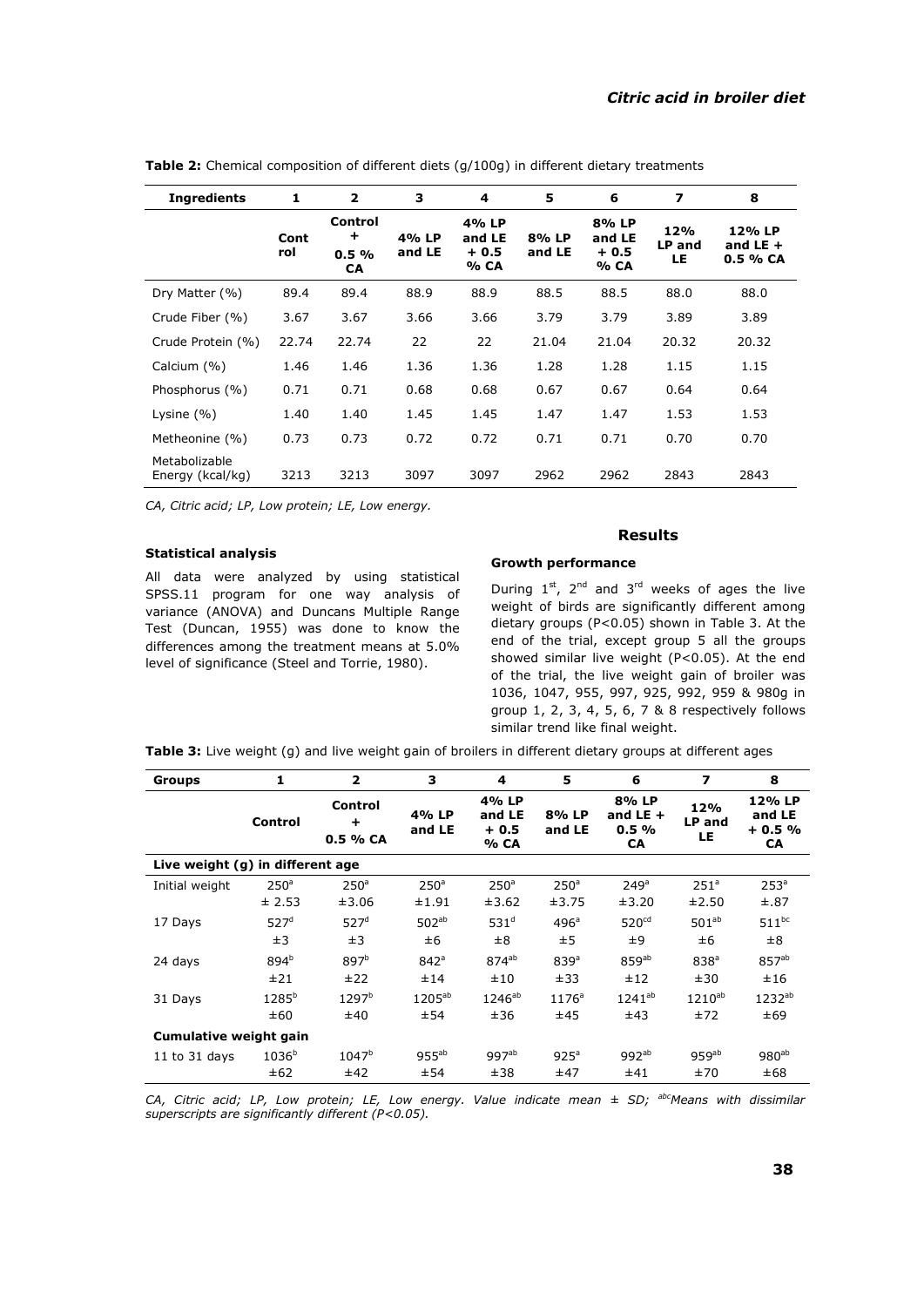| Groups                     | 1                       | $\overline{2}$              | 3                          | 4                           | 5                          | 6                                | $\overline{\mathbf{z}}$ | 8                                     |  |
|----------------------------|-------------------------|-----------------------------|----------------------------|-----------------------------|----------------------------|----------------------------------|-------------------------|---------------------------------------|--|
|                            | <b>Control</b>          | Control<br>÷<br>0.5 % CA    | 4% LP<br>and<br>LE         | 4% LP and LE<br>+ 0.5 % CA  | 8% LP<br>and<br>LE         | 8% LP<br>and LE<br>$+0.5%$<br>CA | 12%<br>LP<br>and<br>LE  | 12%<br>LP and<br>$LE +$<br>0.5%<br>CA |  |
| Feed intake (g)            |                         |                             |                            |                             |                            |                                  |                         |                                       |  |
| $11 - 17$<br>Days          | 458 <sup>a</sup><br>±7  | $481^{bc}$<br>±4            | 493 <sup>c</sup><br>±9     | $479$ <sup>abc</sup><br>±18 | 495 <sup>c</sup><br>±16    | $461^{ab}$<br>±12                | 500 <sup>c</sup><br>±10 | $479$ <sup>abc</sup><br>±15           |  |
| $18 - 24$<br>Days          | 739 <sup>c</sup><br>±15 | $718$ <sub>abc</sub><br>±14 | 700 <sup>ab</sup><br>±11   | $691^{ab}$<br>±16           | $709$ abc<br>±7            | 723 <sup>bc</sup><br>±13         | $688^{ab}$<br>±40       | 682 <sup>a</sup><br>±18               |  |
| $25 - 31$<br>Days          | 876 <sup>a</sup><br>±2  | 868 <sup>a</sup><br>±21     | 876 <sup>a</sup><br>±31    | 866 <sup>a</sup><br>±17     | $865^a$<br>±31             | 856 <sup>a</sup><br>±6           | $894^{\circ}$<br>±14    | $894^{\circ}$<br>±13                  |  |
| Cumulative feed intake (g) |                         |                             |                            |                             |                            |                                  |                         |                                       |  |
| 31<br>11 to<br>days        | $2073^a$<br>±12         | $2068^a$<br>±16             | $2069$ <sup>a</sup><br>±30 | 2036 <sup>a</sup><br>±4     | $2069$ <sup>a</sup><br>±30 | $2040^a$<br>±14                  | $2082^a$<br>±36         | $2055$ <sup>a</sup><br>±41            |  |

**Table 4:** Feed Intakes (g) of birds in different weeks receiving different dietary treatments

*CA, Citric acid; LP, Low protein; LE, Low energy. Value indicate mean ± SD; abcMeans with dissimilar superscripts are significantly different (P<0.05).* 

**Table 5:** Feed conversion ratio (FCR-Kg Feed intake per Kg lives weight gain) of birds in different weeks receiving different dietary treatments

| Groups                                                          | 1                 | $\overline{2}$                  | з                  | 4                                 | 5                 | 6                                       | 7                    | 8                                 |
|-----------------------------------------------------------------|-------------------|---------------------------------|--------------------|-----------------------------------|-------------------|-----------------------------------------|----------------------|-----------------------------------|
|                                                                 | Control           | Control<br>$\div$<br>0.5%<br>CA | 4% LP<br>and LE    | 4% LP<br>and LE<br>$+0.5$<br>% CA | 8% LP<br>and LE   | 8% LP<br>and LE<br>$+0.5%$<br><b>CA</b> | 12%<br>LP and<br>LE. | 12% LP<br>and LE<br>$+0.5%$<br>CA |
| <b>FCR</b> (Kg Feed intake per Kg lives weight gain)            |                   |                                 |                    |                                   |                   |                                         |                      |                                   |
| $11-17$ Days                                                    | $1.65^{\circ}$    | $1.74^{ab}$                     | 1.95 <sup>cd</sup> | $1.71^a$                          | 2.02 <sup>d</sup> | 1.70 <sup>a</sup>                       | 2.00 <sup>d</sup>    | $1.86^{bc}$                       |
|                                                                 | ±0.03             | ±0.02                           | ±0.02              | ±0.13                             | ±0.09             | ±0.05                                   | ±0.07                | ±0.11                             |
| 18-24 Days                                                      | 2.02              | 1.94                            | 2.06               | 2.02                              | 2.08              | 2.13                                    | 2.05                 | 1.97                              |
|                                                                 | ±0.08             | $\pm 0.10$                      | ±0.06              | ±0.10                             | ±0.18             | ±0.07                                   | ±0.25                | ±0.09                             |
| 25-31 Days                                                      | 2.28              | 2.18                            | 2.44               | 2.35                              | 2.57              | 2.26                                    | 2.49                 | 2.43                              |
|                                                                 | ±0.38             | ±0.16                           | ±0.29              | ±0.25                             | $\pm.07$          | ±0.22                                   | ±0.54                | ±0.40                             |
| <b>Cumulative FCR</b> (Kg Feed intake per Kg lives weight gain) |                   |                                 |                    |                                   |                   |                                         |                      |                                   |
| 11 to $31$ days                                                 | 2.01 <sup>a</sup> | 1.98 <sup>a</sup>               | $2.17^{ab}$        | $2.05^{ab}$                       | $2.24^{b}$        | $2.06^{ab}$                             | $2.18^{ab}$          | $2.11^{ab}$                       |
|                                                                 | ±0.11             | ±0.08                           | ±0.09              | ±0.08                             | ±0.09             | ±0.09                                   | ±0.16                | ±0.19                             |

*CA, Citric acid; LP, Low protein; LE, Low energy. Value indicate mean ± SD; abcMeans with dissimilar superscripts are significantly different (P<0.05).* 

Feed intake of bird under different groups during  $1^{st}$ ,  $2^{nd}$  and  $3^{rd}$  weeks of trials differed significantly (P<0.05) from each other but feed intake of group 7 was highest at  $1<sup>st</sup>$  and  $3<sup>rd</sup>$  weeks of trials shown in table 4. But cumulative feed intake of birds found similar in all the groups. At the end of the experiment feed conversion ratio (FCR= kg feed intake/ kg LWG) of the broiler were 2.01, 1.98, 2.17, 2.05, 2.24, 2.06, 2.18 and 2.11 in group 1, 2, 3, 4, 5, 6, 7 & 8 respectively (Table 5). Best FCR was observed in group 2 compared to control and others.

Highest tibia ash (%) was found in CA treated group compared to the control group (Table 6). Complex formulation of acidic anion with Ca, P, Mg, and Zn results in an improved digestibility of these minerals and ultimately increased tibia ash deposition.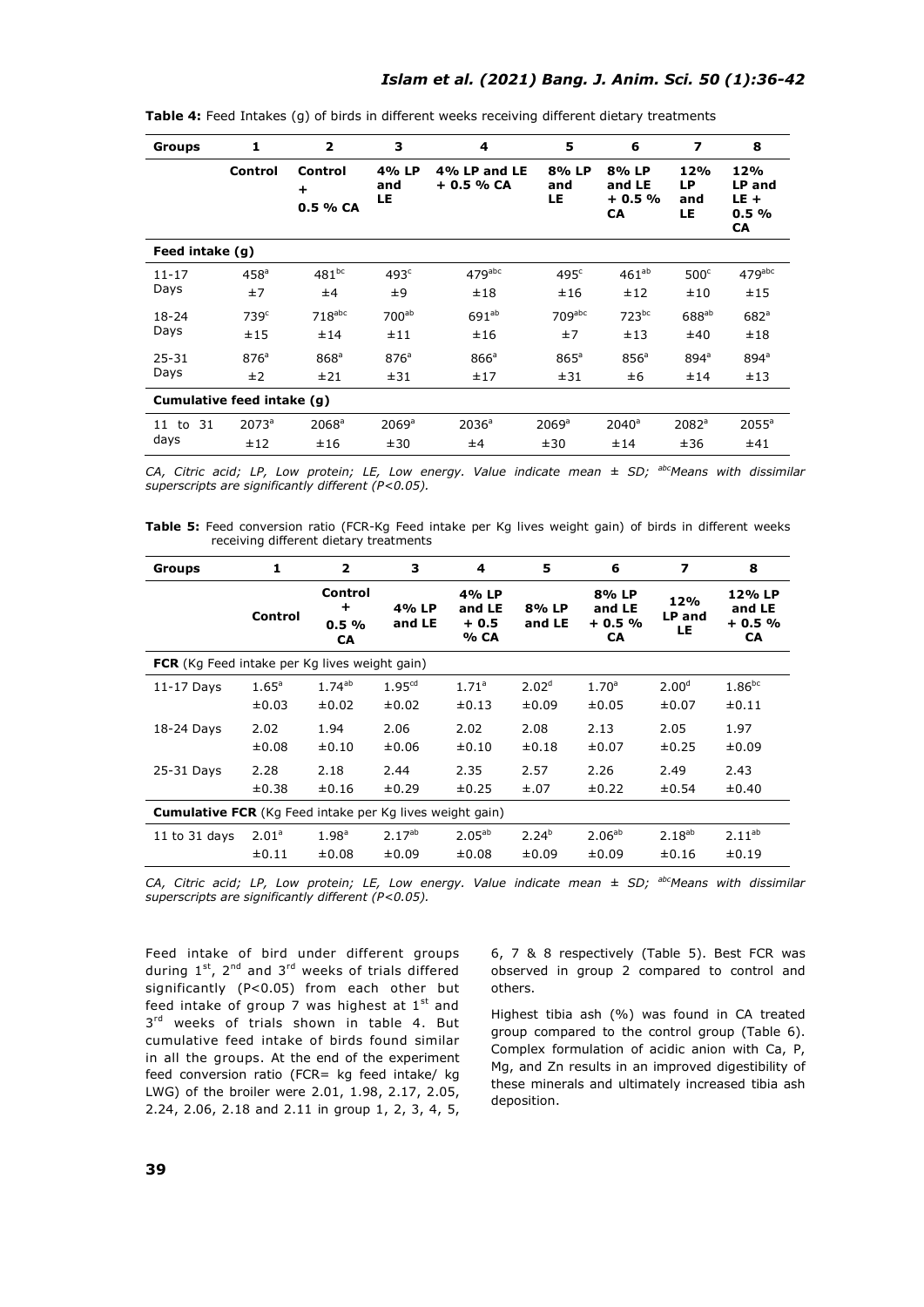| Group                | 1           | 2                                    | з                     | 4                                 |
|----------------------|-------------|--------------------------------------|-----------------------|-----------------------------------|
|                      | Contro<br>ı | Control<br>٠<br>$0.5\%$<br><b>CA</b> | 4%<br>LP<br>and<br>LE | 4% LP<br>and LE<br>$+0.5$<br>% CA |
| Ash $(q)$            | 1.02        | 1.04                                 | 0.94                  | 0.99                              |
| Dry<br>Matter<br>(g) | 2.31        | 2.10                                 | 2.01                  | 2.10                              |
| Ash $%$              | 44.2        | 49.5                                 | 46.8                  | 47.1                              |

**Table 6:** Tibia Ash% of birds in different dietary treatment groups

*CA, Citric acid; LP, Low protein; LE, Low energy.*

### **Economic analysis**

Production cost was calculated by considering cost of bird, feed and CA (Table 7). The cost per kilogram feed was lowest in group 7 than others. Production cost per kilogram live weight of broiler was lowest (P<0.05) in group 8. Feed cost per kg bird was also highest in group 3 (BDT 96) and lowest in group 8 (86).

## **Discussion**

#### **Growth performance**

The result in the present study revealed that, dietary CA can compensate the performance of broiler due to reducing nutrients level in diet. The probable reason may be the CA in diets could improve nutrient digestibility (Ziaei*et al.,* 2000) and prevents the growth of harmful microorganisms which give better performance and recover the deficiency of nutrients (Naidu, 2000 and Wolfenden *et al.,* 2007). Other researcher also found that, citric acid have positive effect (P<0.05) on live weight gain of broiler (Chowdhury *et al.,* 2009; Moghadam *et al.,* 2006 and Islam, 2007), which is also support by this study.

Relatively higher weight gain observed in group 2 than control (1047g) during 31 days of age. In case of weight gain CA fed groups showed better performance than non-CA group. The result is consistent with the finding of other researchers (Chowdhary*et al.,* 2009, Shen*et al.,* 2005; Ivanov 2005 and Snow *et al.,* 2004) who reported that, inclusion of CA in broiler diet improved weight gain, but here compensated the lowering the nutrient content. So, the deficiency of protein and energy in diet was recovered by the better absorption of nutrients due to using 0.5% CA in experimental diet then non-CA group. In general there was no significant difference for feed intake among the groups. The result is similar to the findings of Atapattu and Nelligaswatta, (2005) who found that in broiler chickens fed rice byproducts based diet with CA (1 and 2%), though not significant, 2% dietary citric acid increased the feed intake which resulted in poor FCR.

Addition of CA in broiler by reducing protein and energy level improved feed conversion efficiency (FCE) than control (P>0.05). It was reported by Andrys*et al.,* (2003); Shen*et al.,* (2005) and Chowdhury*et al.,* (2009) that the addition of CA increased FCR of broilers.

#### **Tibia ash**

There are several findings that the CA addition in diet increased bone mineral content, bone strength in different levels (Atapattu and Nelligaswatta, 2005; Islam et al. 2012; Haque et al. 2010). The increased mineral level in the bone is also related to the availability of the minerals in the blood, which is responsible for bone formation (Islam, 2012). In this study both bioavailability and its expression in blood as well as in bone is clear in this regards. So, replacement of commercial diet by rice bran is also found feasible not only for the performance but also for the mineral density in bone due to addition of CA in diet

This results of the bone ash of this present study agrees with the findings of Liem *et al.,*(2008), who reported significant effect of CA on bone ash percent of broilers. The results also coincide with the other researchers (Nezhad*et al.,* 2007; Moghadam *et al.,* 2006).

#### **Economic analysis**

Reduction of protein and energy in diets result a progressive decrease in feed cost in all the dietary groups compared to that of control. Here we also can see that the CA group has more profit than non-CA group. The result indicates commercial importance of the use of CA as antimicrobial feed additives in broiler diet as it reduces production cost by ensuring better growth of birds. Under the above circumstances it may be concluded that diets containing low level of protein and energy up to 12% with 0.5% CA can compensate the performance of broiler and increase profits by reducing feed cost.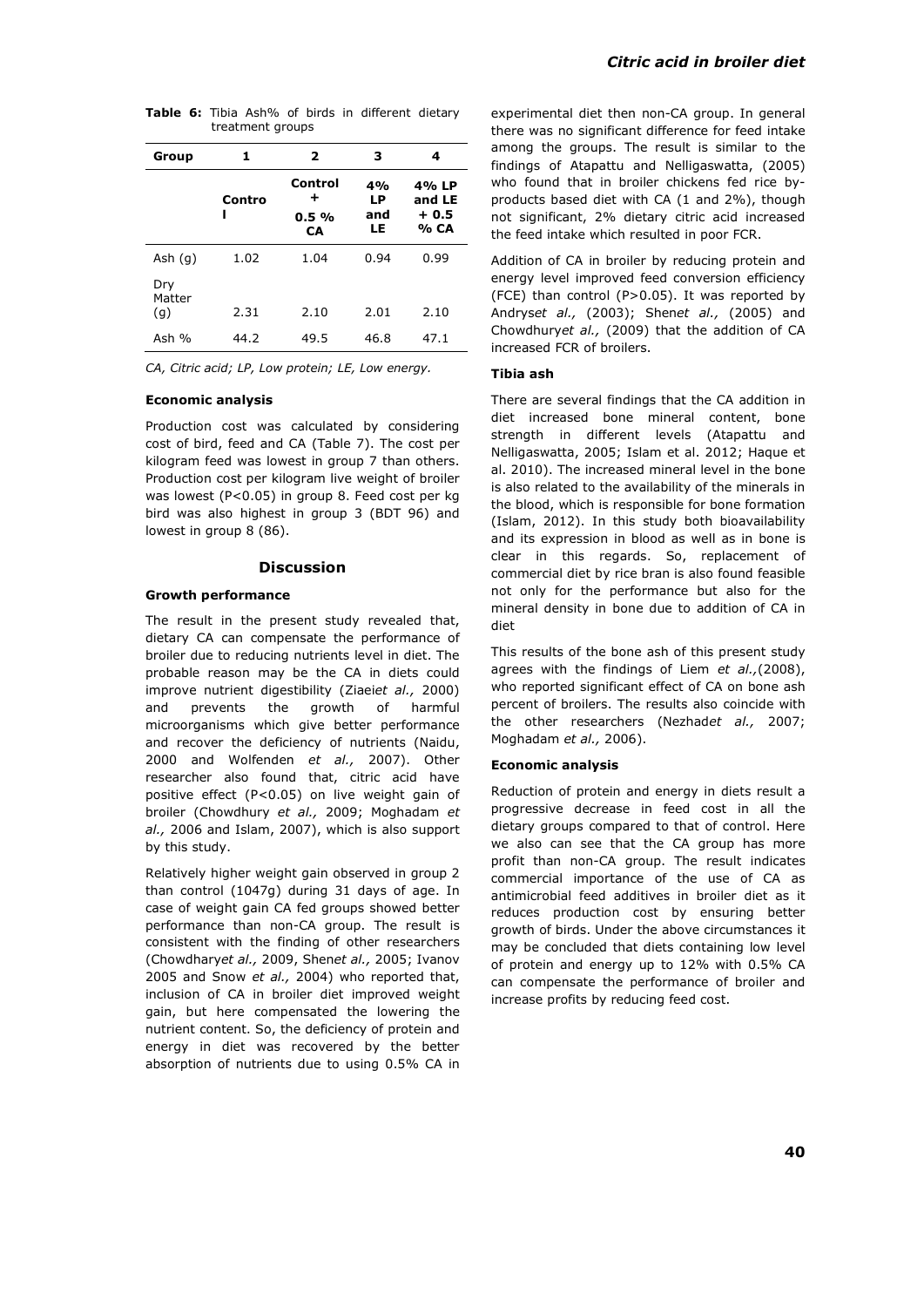| Group                       | 1       | $\overline{2}$                | 3                  | 4                                 | 5                  | 6                                       | 7                   | 8                                 |
|-----------------------------|---------|-------------------------------|--------------------|-----------------------------------|--------------------|-----------------------------------------|---------------------|-----------------------------------|
|                             | Control | Contr<br>$ol +$<br>0.5%<br>CA | 4% LP<br>and<br>LE | 4% LP<br>and LE<br>$+0.5$<br>% CA | 8% LP<br>and<br>LE | 8% LP<br>and LE<br>$+0.5%$<br><b>CA</b> | 12%<br>LP and<br>LE | 12% LP<br>and $LE +$<br>$0.5%$ CA |
| Feed cost (per kg)          | 46.29   | 47.36                         | 44.26              | 45.34                             | 42.06              | 43.14                                   | 39.80               | 40.87                             |
| Feed cost/kg Weight<br>gain | 93.03   | 94.10                         | 96.12              | 93.45                             | 94.37              | 89.78                                   | 87.34               | 86.87                             |
| Cost (Feed+chick)/<br>bird  | 174.60  | 176.60                        | 170.70             | 170.80                            | 165.80             | 165.30                                  | 159.90              | 161.20                            |
| *Profit per bird            | 18.19   | 17.93                         | 10.02              | 16.10                             | 10.60              | 20.88                                   | 21.53               | 23.56                             |

**Table 7:** Economic study (in BDT) of broiler production in different dietary treatments

*CA, Citric acid; LP, Low protein; LE, Low energy. \*Market price 150.00BDT/kg BW.*

### **Conclusion**

From previous study it has shown that when citric acid added in broiler diet increased performance of broiler due to different positive effects of citric acid. From this study it may be concluded that reducing 8% protein and 8% Metabolizable energy would be possible without hampering any performance if diet contains 0.5% citric acid, but further reduction (12%) of energy and protein found cost effective as it reduces the cost of feed related to nutrient content.

## **Acknowledgements**

Author deeply acknowledges the financial support provided by the Ministry of Science and Technology, Peoples Republic of Bangladesh to conduct the research.

### **Conflict of interest**

The authors would like to declare that there is no conflict of interest.

#### **References**

- Abdel-Fattah SA, MH EI-Sanhoury, NM EI-Mednay and F Abdul-Azeem (2008). Thyroid activity of broiler chicks fed supplemental organic acid. *International Journal of Poultry Science* 7: 215- 222.
- Andrys R, D Klecker, L Zeman and E Marecek (2003). The effect of changed pH values of feed in isophosphoric diets on chicken broiler performance. *Czech Journal of Animal Science* 48: 197-206.
- AOAC (1990). Official Method of Analysis (15th Edt). Association of Official Analytical Chemists.Washingoton D. C., U.S.A.
- Atapattu NSBM and CJ Nelligaswatta (2005). Effect of citric acid on the performance and utilization

of phosphorous and crude protein in broiler chickens fed rice by products bassed diets. *International Journal of Poultry Science* 4: 990- 993.

- Chowdhury R, KMS Islam, MJ Khan and MR Karim (2009). Effects of dietary supplementation of citric acid, avilamycin and their combination on the growth performance, tibia ash and immune status of broiler.*In: Proceedings of the Seminar and International Poultry Show, (5-7 March). World Poultry Science Association, Bangladesh Branch*, pp.133.
- Das SC, SD Chowdhury, MA Khatun, M Nishibori, N<br>Isobe and YoshimuraY (2009). Poultry Isobe and YoshimuraY production profile and expected future projection in Bangladesh. *World's Poultry Science Journal* 64: 99-118.
- Denil MF,Okan and K Celik (2003). Effect of dietary probiotic, organic acids and antibiotic supplementation of diets on broiler performance and carcass yield.*Pakistan Journal of Nutrition* 2: 89-91.
- Duncan DB (1955). Multiple range test and multiple F test. Biometrics 11: 1-42.
- Esteve-gracia EJ, A Brufau, A Perez- vendrell, Miquel and K Duven (1997).Bioefficacy of enzyme<br>preparation containiffffffng Bcontainifffffffng glucanasexylanase in broiler diet based on barley and wheat in combination with flavomycin. *Poultry Science* 76: 1728-1737
- Gunal M, G Yayli, O Kaya, N Karahan and O Sulak (2006). The effects of antibiotic growth probiotic or organic acid supplementation on performance, intestinal microflora and tissue of broilers. *International. Journal of Poultry Science* 5: 149-155.
- Haque MN, KMS Islam, MA Akbar, MR Karim, R Chowdhury, MA Khatun, andBW Kemppainen (2010). Effect of dietary citric acid, flavomycin and their combination on the performance, tibia ash and immune status of broiler.*Canadian Journal of Animal Sciences* 90: 57-63.
- Islam KMS (2007). Dose titration and safety margin of citric acid as growth promoter in broiler